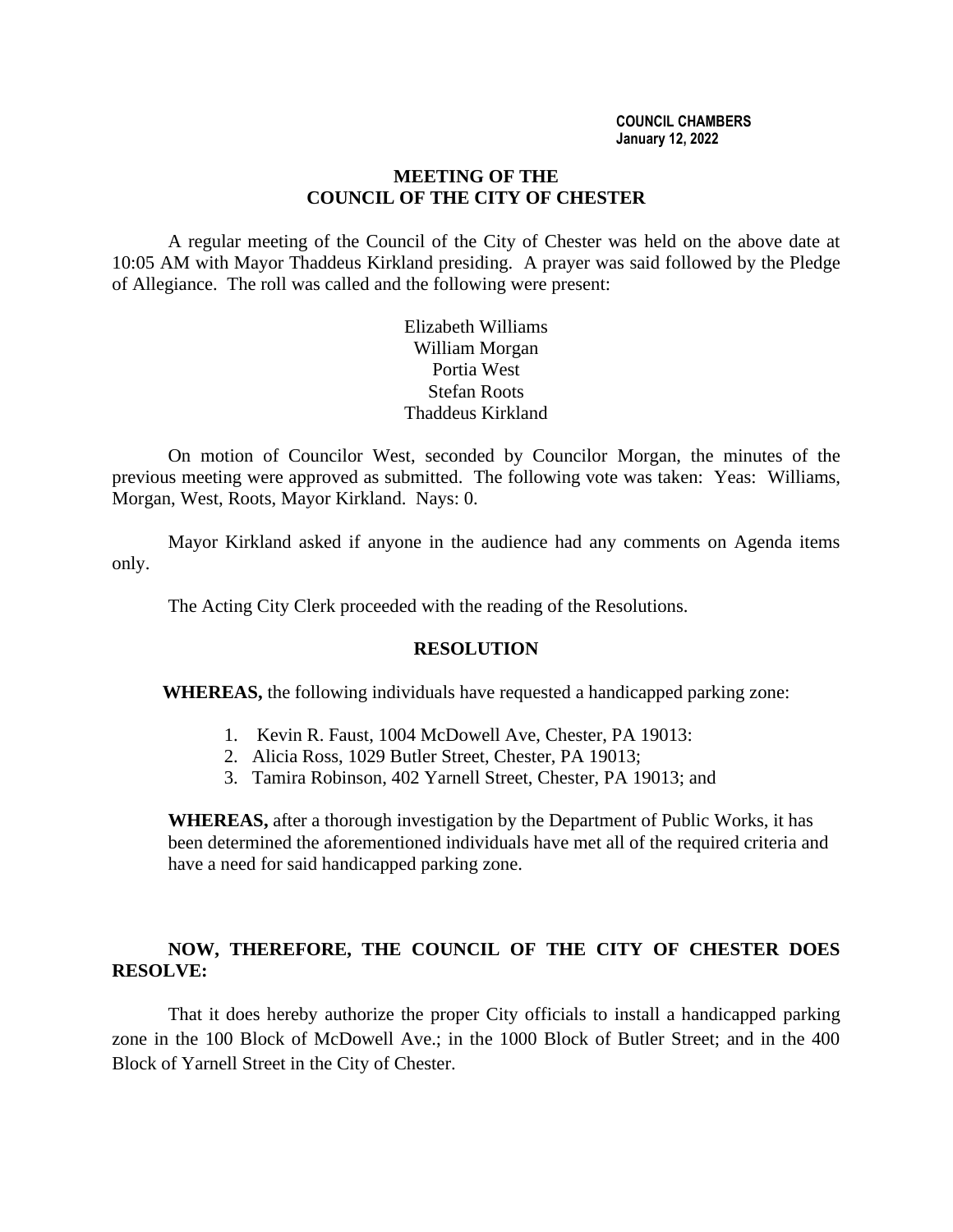On motion of Councilor West, seconded by Councilor Morgan, the above Resolution was adopted. The following vote was taken: Yeas: Williams, Morgan, West, Roots, Mayor Kirkland. Nays: 0.

#### **RESOLUTION**

**WHEREAS,** the City of Chester intends to submit an application for Fiscal Year 2022 funding under the U.S. Department of Housing and urban Development's (HUD's) Community Development Block Grant (CDBG) Program and HOME Investment Partnerships (HOME) Program; and

**WHEREAS,** one of the requirements of these programs is to inform the citizens of the City of Chester regarding City's intended uses for the funds requested from HUD under the CDBG and HOME Programs; and

**WHEREAS,** the City of Chester is required to prepared a draft of the Fiscal Year 2022 CDBG and HOME Action Plan, which identifies the projects and program activities on which the Program Year 2022 CDBG and HOME funds are proposed to be spent.

## **NOW, THEREFORE, THE COUNCIL OF THE CITY OF CHESTER DOES RESOLVE:**

That it does hereby authorize the Chester Economic Development Authority (CEDA) to take the appropriate steps to ensure that the requirements for Action Plan preparation and public notification are met and to advertise the availability of the draft F.Y.2022 CDBG/HOME Action Plan in accordance with the appropriate federal regulations.

On motion of Councilor West, seconded by Councilor Morgan, the above Resolution was adopted. The following vote was taken: Yeas: Williams, Morgan, West, Roots, Mayor Kirkland. Nays: 0.

#### **RESOLUTION**

#### **THE COUNCIL OF THE CITY OF CHESTER DOES RESOLVE:**

That it does approve and order payment of a series of bills and refunds as prepared by the Department of Accounts and Finance and as shown on Expenditure Approval List dated December 30, 2021 attached hereto and made a part hereof, subject to approval from the Department of Accounts and Finance.

On motion of Councilor West, seconded by Councilor Morgan, the above Resolution was adopted. The following vote was taken: Yeas: Williams, Morgan, West, Roots, Mayor Kirkland. Nays: 0.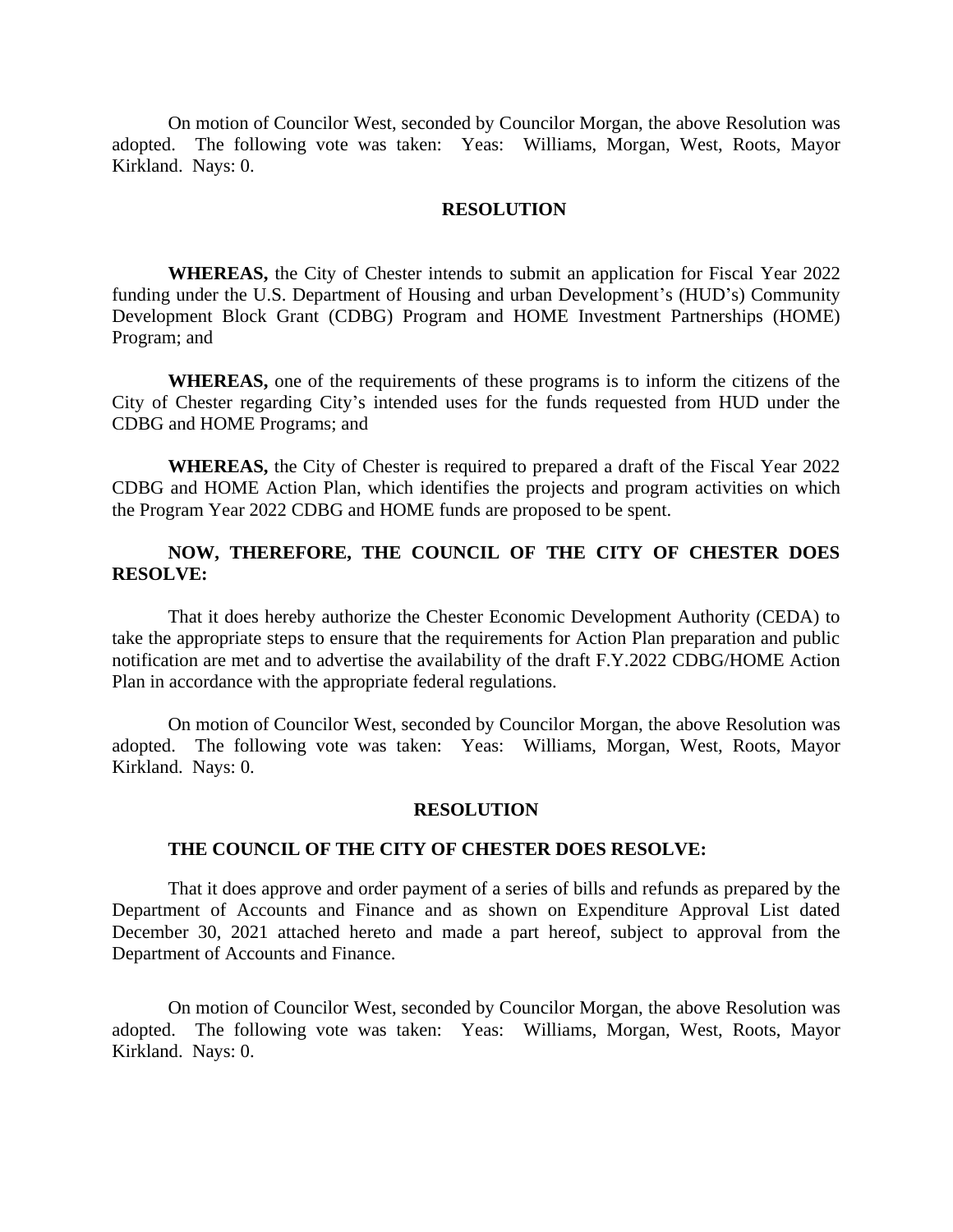## Public Comment

Harry Crawford 3315 Carter Lane asked if comments that are brought before Council are responded to as to whether they are working on the items or not working on the items.

## **Mayor Kirkland asked if he was referring to the list that he brought in the other day.**

Mr. Crawford asked about the police patrolling his area.

## **Mayor Kirkland asked Commissioner Gretsky to respond.**

Commissioner Gretsky said, he does have policeman patrolling. They may be undercover details but they are patrolling the area.

Mr. Crawford asked about potholes being filled. He said, there have been holes on Township Line Road for 2 years.

# **Mayor Kirkland said in the winter potholes are patched. The whole road will not be done. He referred to Mike Galante, City Engineer**.

Mike Galante said, he would go out and take a look but some of that road have been paved. Some of Township Line Road roadway is owned by PennDot. I will go out today and take a look.

## **Councilwoman Portia West asked, are they still working on Township Line Road?**

Mike Galante said, there is some work that is going on there. Some striping is being done there.

Mr. Crawford asked, who is in charge of the traffic lights by Chester High School? The lights don't change unless you're coming out of the school parking lot. Who is the person who is in charge of the lights in Chester?

Mike Galante said, the traffic signal is on a loop. The idea is to keep traffic flowing. He said cars will back up on ninth Street, so he would have to look at if it. He said, he would look into it. He said, I am looking into a striping plan to help with the parking of those residents who park on Barclay St.

Mr. Crawford said, he can go to Marcus Hook or Trainer on any given day and see officers patrolling those areas.

**Mayor Kirkland said, it's a lot easier to see officers in Marcus Hook and Trainer; they are a little bit smaller than Chester. Our police are on the street each and every day and every night. He said, I have come through your neighborhood myself in hopes that I would see yourself. He mentioned the law enforcement persons and county council persons who visited City Hall. He said, they were praising this police department for the serious**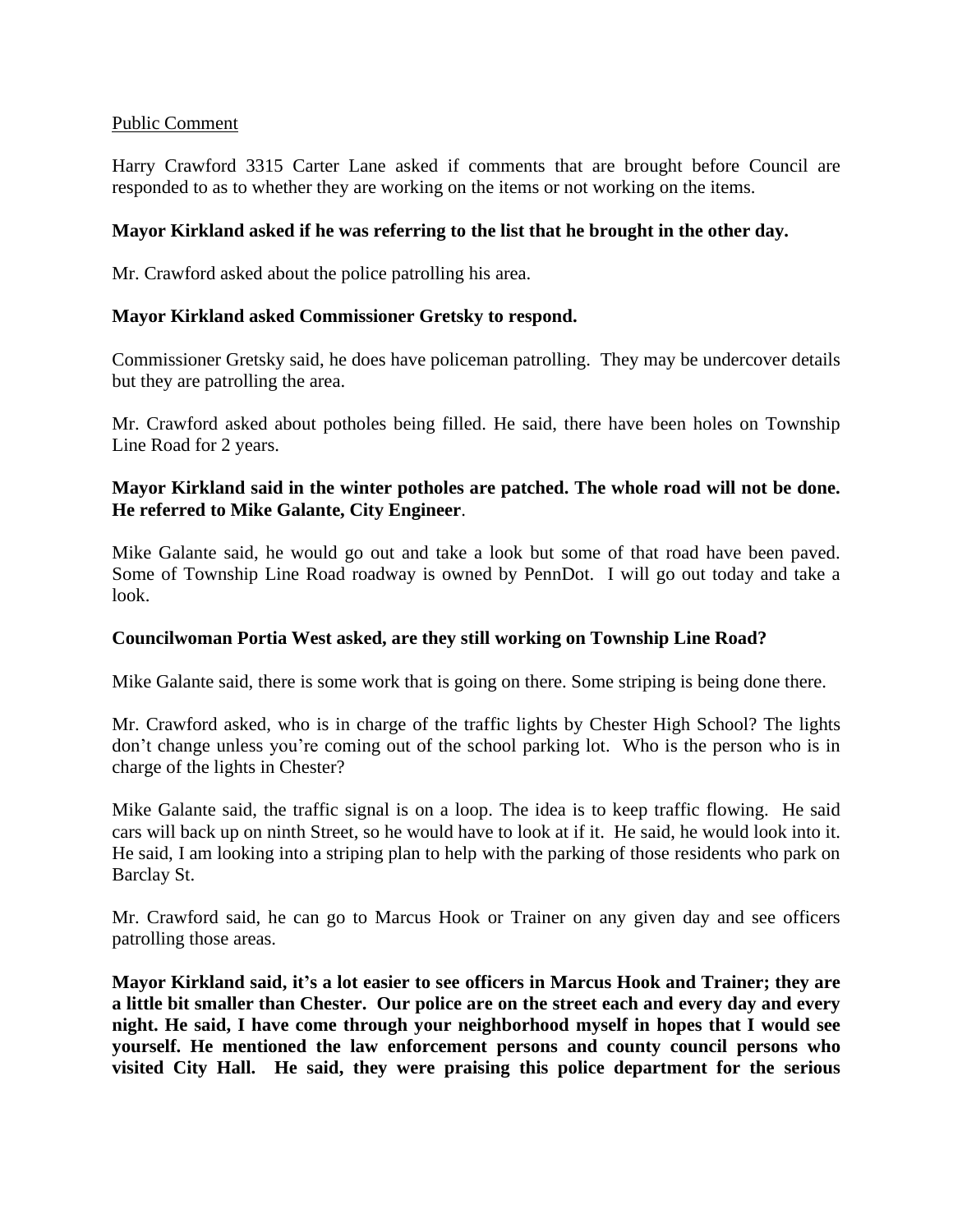**reduction in crime in our community. They said, this city could be a model for other cities. He said, the goal is zero. We have been bringing crime down greatly.**

**Mayor Kirkland asked if there were anymore comments.**

**Mayor Kirkland shouted out to Councilwoman Williams and her side kick. They have reached 1,000 residents in the city of Chester and help with rental and utilities assistance throughout the city. He said, they have done a great service to the citizens of Chester. He thanked them for a job well done.**

**Councilwoman Elizabeth Williams said, it has been an honor to serve the citizens of Chester. She said, I had a goal to serve at least 1000 residents. I met my goal. She said, the program is still open. She introduced Seiffideen Simpson and thanked him for his service to the community. She thanked him for coming to her and asking if they could help the residents with this program.**

Seiffideen Simpson said, he was glad that everything worked out like he thought it would. He will seek out other programs to help our community. He said, funding is still available. This is something that he really wanted to do.

#### **Mayor Kirkland thanked him for his hard work**.

**Councilman Stefan Roots asked, based on the average amount of money received, how many more people on average can be served?**

Seiffideen Simpson said, 6,000-7,000 people throughout the county. 14,000 people have received assistance.

**Fire Commissioner Rigby gave an update on Covid 19 cases in Chester. Asbury Church, 1712 Providence Ave. will be providing vaccine and testing in February. He said, smoke detectors are available to all residents. If anyone is in need of assistance putting them up, contact the fire department.**

**Councilman Stefan Roots asked, since it is getting cold outside, are we doing anything to provide assistance (providing warming stations) due to the cold weather?**

**Fire Commissioner Rigby said, we will when we are in a cold blue status. We will coordinate with the various shelters.**

**Councilman Stefan Roots asked, what is Cold Blue?**

**Fire Commissioner Rigby said, when temperatures reach a certain temperature and are sustained at that temperature for a period of time.**